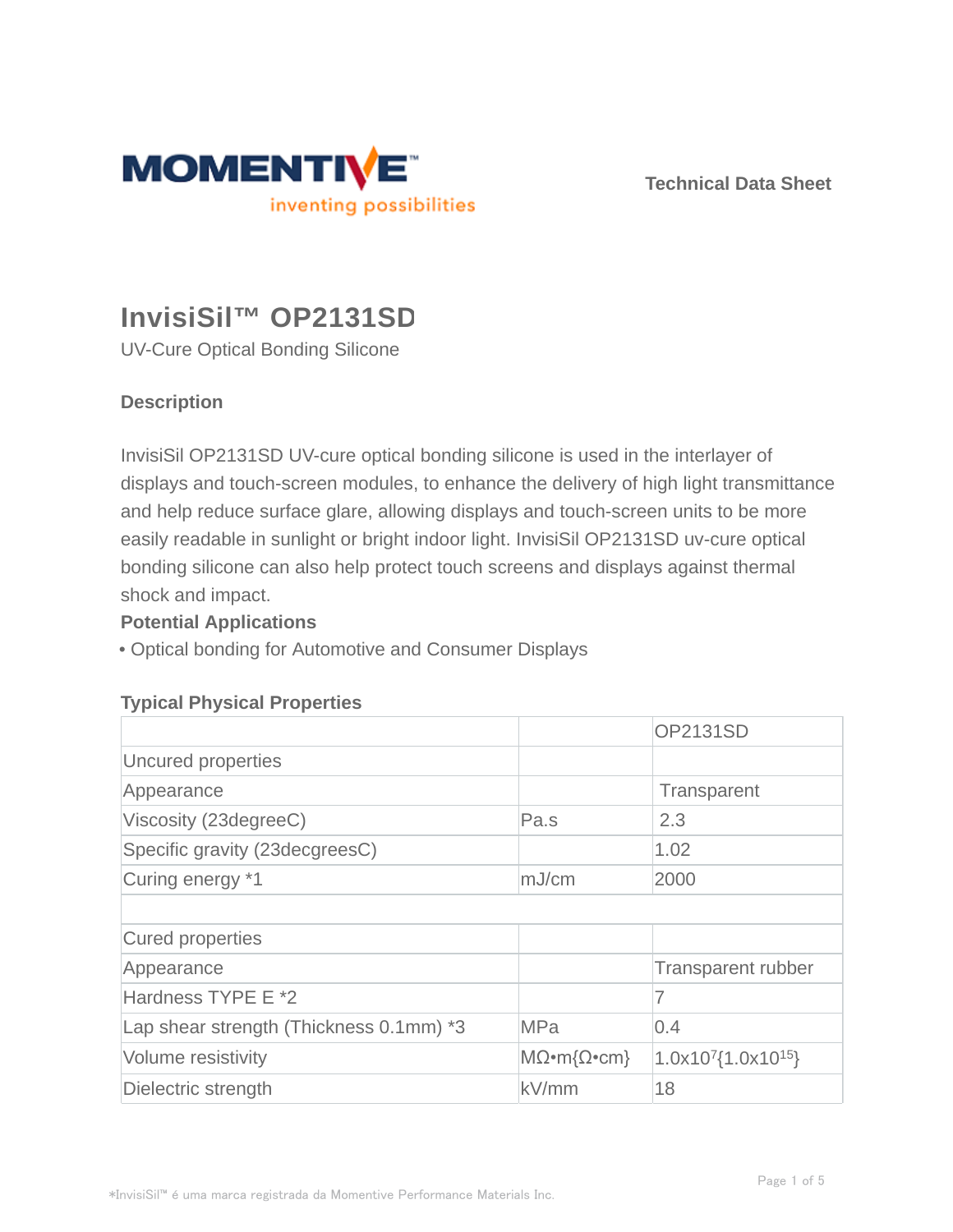| Dielectric constant (60Hz) |      | 2.7   |
|----------------------------|------|-------|
| Dielectric loss (60Hz)     |      | 0.002 |
| Haze *4                    | $\%$ | 0.2   |
| YI (D1925) *4              |      | 0.4   |

 \*1: Fusion D lamp, 0.1mm thickness \*2: 2mm thickness sheet\_3Pcs \*3: Glass substrate

\*4: Glass(1mm)/LOCA(180mm)/Glass(1mm)

Typical properties are average data and are not to be used as or to develop specifications.

\* InvisiSil is a trademark of Momentive Performance Materials Inc.

## **General Considerations for Use**

Materials such as water, sulfur, nitrogen compounds, organic metallic salts, phosphorus compounds, etc. contained in the surface of the substrate can inhibit curing. A sample patch should always be tested prior to proceeding in order to determine compatibility.

All parts should be as clean and dry as possible prior to application.

Eye protection and protective gloves should be worn at all times when working with this product.

- Maintain adequate ventilation in the work place at all times.
- Keep out of the reach of children.
- Store in a cool dry place out of direct sunlight.

## **Patent Status**

Nothing contained herein shall be construed to imply the nonexistence of any relevant patents or to constitute the permission, inducement or recommendation to practice any invention covered by any patent, without authority from the owner of the patent. **Product Safety, Handling and Storage**

Customers should review the latest Safety Data Sheet (SDS) and label for product safety information, safe handling instructions, personal protective equipment if necessary, emergency service contact information, and any special storage conditions required for safety. Momentive Performance Materials (MPM) maintains an around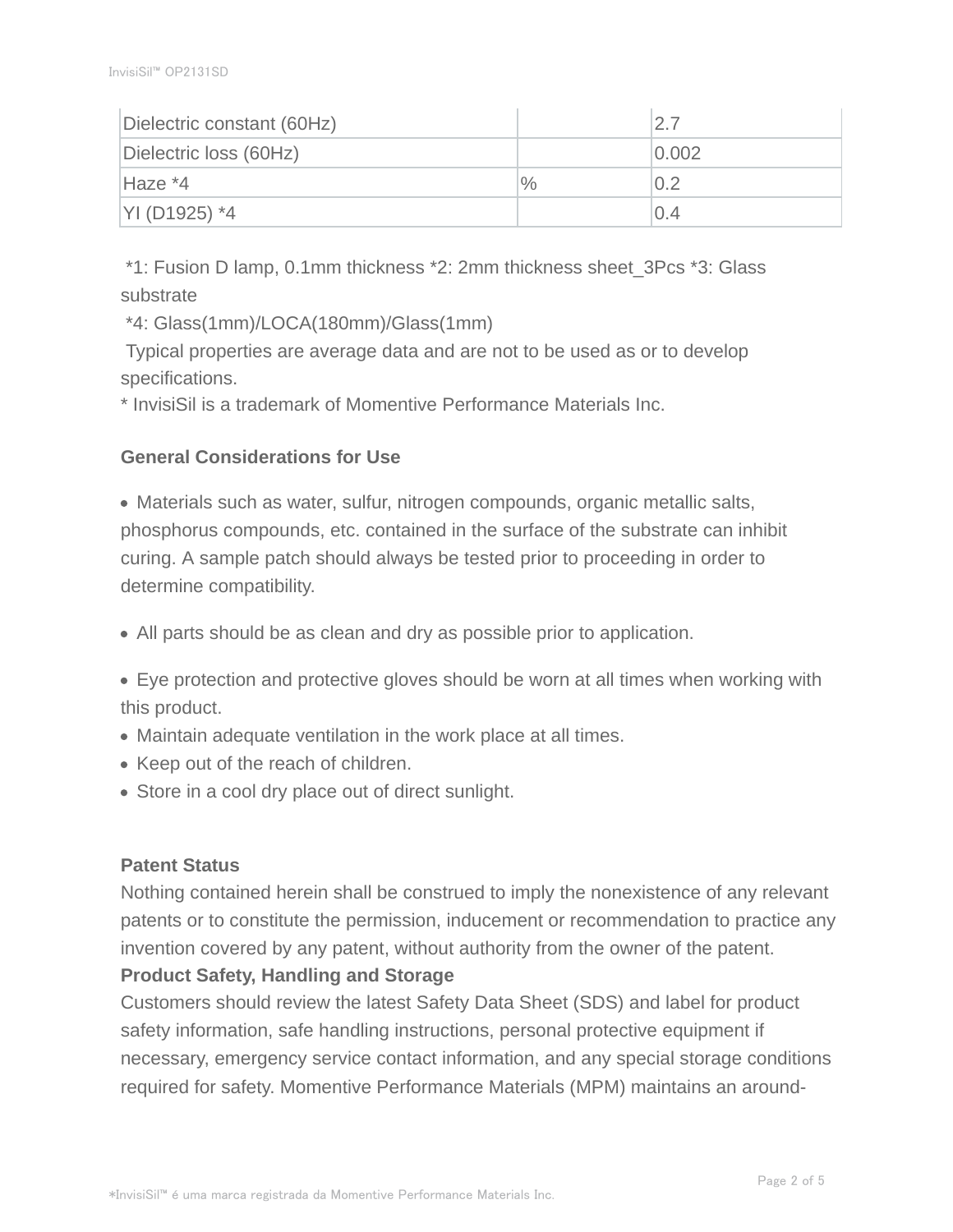the-clock emergency service for its products. SDS are available at www.momentive.com or, upon request, from any MPM representative. For product storage and handling procedures to maintain the product quality within our stated specifications, please review Certificates of Analysis, which are available in the Order Center. Use of other materials in conjunction with MPM products (for example, primers) may require additional precautions. Please review and follow the safety information provided by the manufacturer of such other materials.

#### **Limitations**

Customers must evaluate Momentive Performance Materials products and make their own determination as to fitness of use in their particular applications.

#### **Contact Information**

For product prices, availability, or order placement, contact our customer service at Momentive.com/CustomerService/

For literature and technical assistance, visit our website at: www.momentive.com

#### **LEGAL DISCLAIMER**

**THE MATERIALS, PRODUCTS AND SERVICES OF MOMENTIVE PERFORMANCE MATERIALS INC. AND ITS SUBSIDIARIES AND AFFILIATES (COLLECTIVELY "SUPPLIER"), ARE SOLD SUBJECT TO SUPPLIER'S STANDARD CONDITIONS OF SALE, WHICH ARE INCLUDED IN THE APPLICABLE DISTRIBUTOR OR OTHER SALES AGREEMENT, PRINTED ON THE BACK OF ORDER ACKNOWLEDGMENTS AND INVOICES, AND AVAILABLE UPON REQUEST. ALTHOUGH ANY INFORMATION, RECOMMENDATIONS, OR ADVICE CONTAINED HEREIN IS GIVEN IN GOOD FAITH, SUPPLIER MAKES NO WARRANTY OR GUARANTEE, EXPRESS OR IMPLIED, (i) THAT THE RESULTS DESCRIBED HEREIN WILL BE OBTAINED UNDER END-USE CONDITIONS, OR (ii) AS TO THE EFFECTIVENESS OR SAFETY OF ANY DESIGN INCORPORATING ITS PRODUCTS, MATERIALS, SERVICES, RECOMMENDATIONS OR ADVICE. EXCEPT AS PROVIDED IN SUPPLIER'S STANDARD CONDITIONS OF SALE, SUPPLIER AND ITS REPRESENTATIVES SHALL IN NO EVENT BE RESPONSIBLE FOR ANY LOSS RESULTING FROM ANY USE OF ITS MATERIALS, PRODUCTS OR SERVICES DESCRIBED HEREIN**.

Each user bears full responsibility for making its own determination as to the suitability of Supplier's materials, services, recommendations, or advice for its own particular use. Each user must identify and perform all tests and analyses necessary to assure that its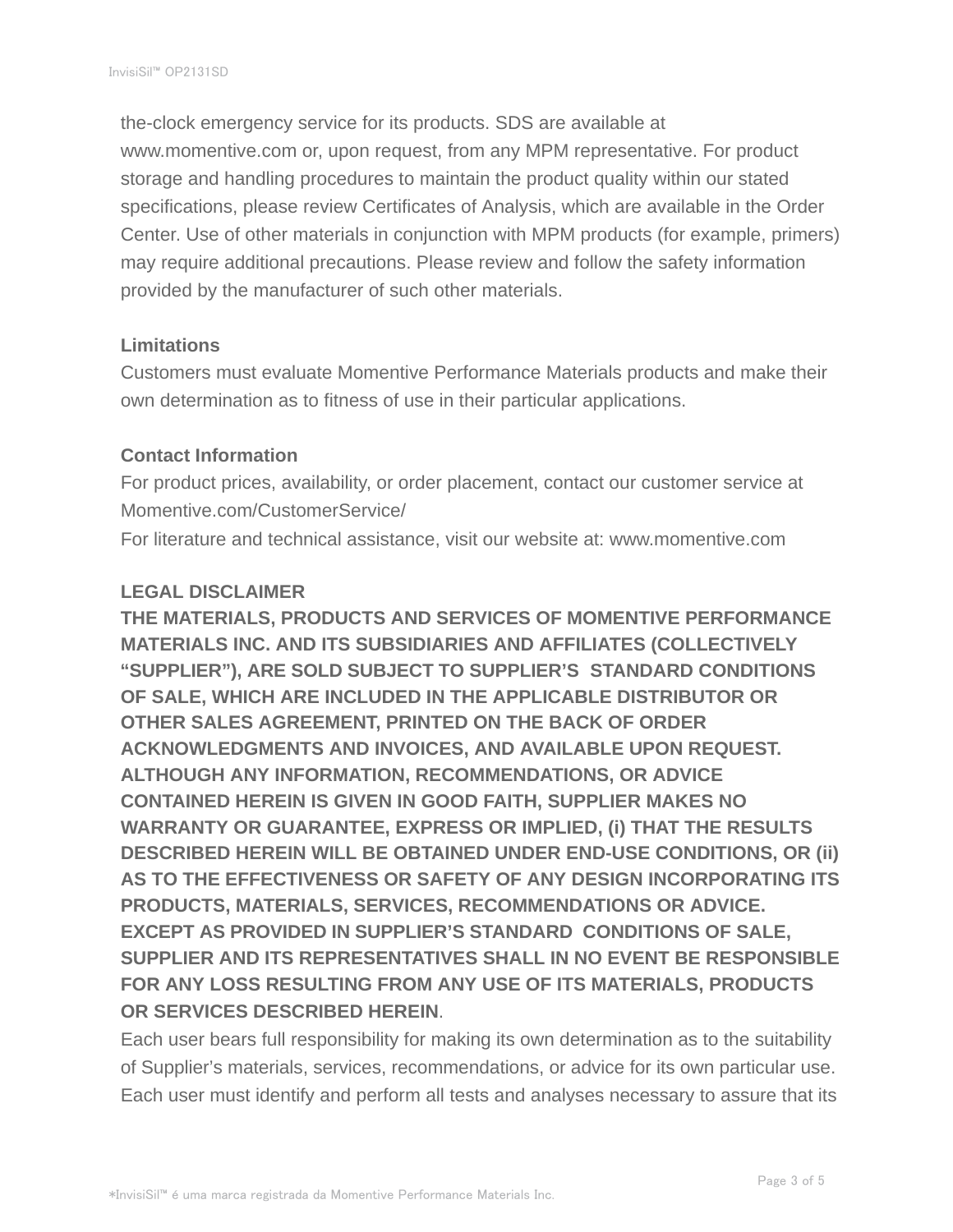finished parts incorporating Supplier's products, materials, or services will be safe and suitable for use under end-use conditions. Nothing in this or any other document, nor any oral recommendation or advice, shall be deemed to alter, vary, supersede, or waive any provision of Supplier's standard Conditions of Sale or this Disclaimer, unless any such modification is specifically agreed to in a writing signed by Supplier. No statement contained herein concerning a possible or suggested use of any material, product, service or design is intended, or should be construed, to grant any license under any patent or other intellectual property right of Supplier covering such use or design, or as a recommendation for the use of such material, product, service or design in the infringement of any patent or other intellectual property right.

**Momentive and the Momentive logo are trademarks of Momentive Performance Materials Inc**

## **Contact Information** Email

commercial.services@momentive.com

## **Telephone**

| <b>Americas</b>      | <b>Latin America</b> | <b>EMEAI- Europe, Middle</b><br>East, Africa & India | <b>ASIA PACIFIC</b> |
|----------------------|----------------------|------------------------------------------------------|---------------------|
| +1 800 295 2392      | <b>Brazil</b>        | <b>Europe</b>                                        | <b>China</b>        |
| Toll free*           | +55 11 4534 9650     | +390510924300                                        | 800 820 0202        |
| +704 805 6946        | Direct Number        | Direct number                                        | Toll free           |
| <b>Direct Number</b> |                      |                                                      | +86 21 3860 4892    |
|                      |                      |                                                      | Direct number       |
| *All American        | <b>Mexico</b>        | India, Middle East &                                 | Japan               |
| countries            | +52 55 2169 7670     | <b>Africa</b>                                        | +81 3 5544 3111     |
|                      | <b>Direct Number</b> | + 91 44 71212207                                     | Direct number       |
|                      |                      | Direct number*                                       |                     |
|                      |                      | *All Middle Eastern                                  | <b>Korea</b>        |
|                      |                      | countries, Africa, India,                            | +82 2 6201 4600     |

For literature and technical assistance, visit our website at: www.momentive.com